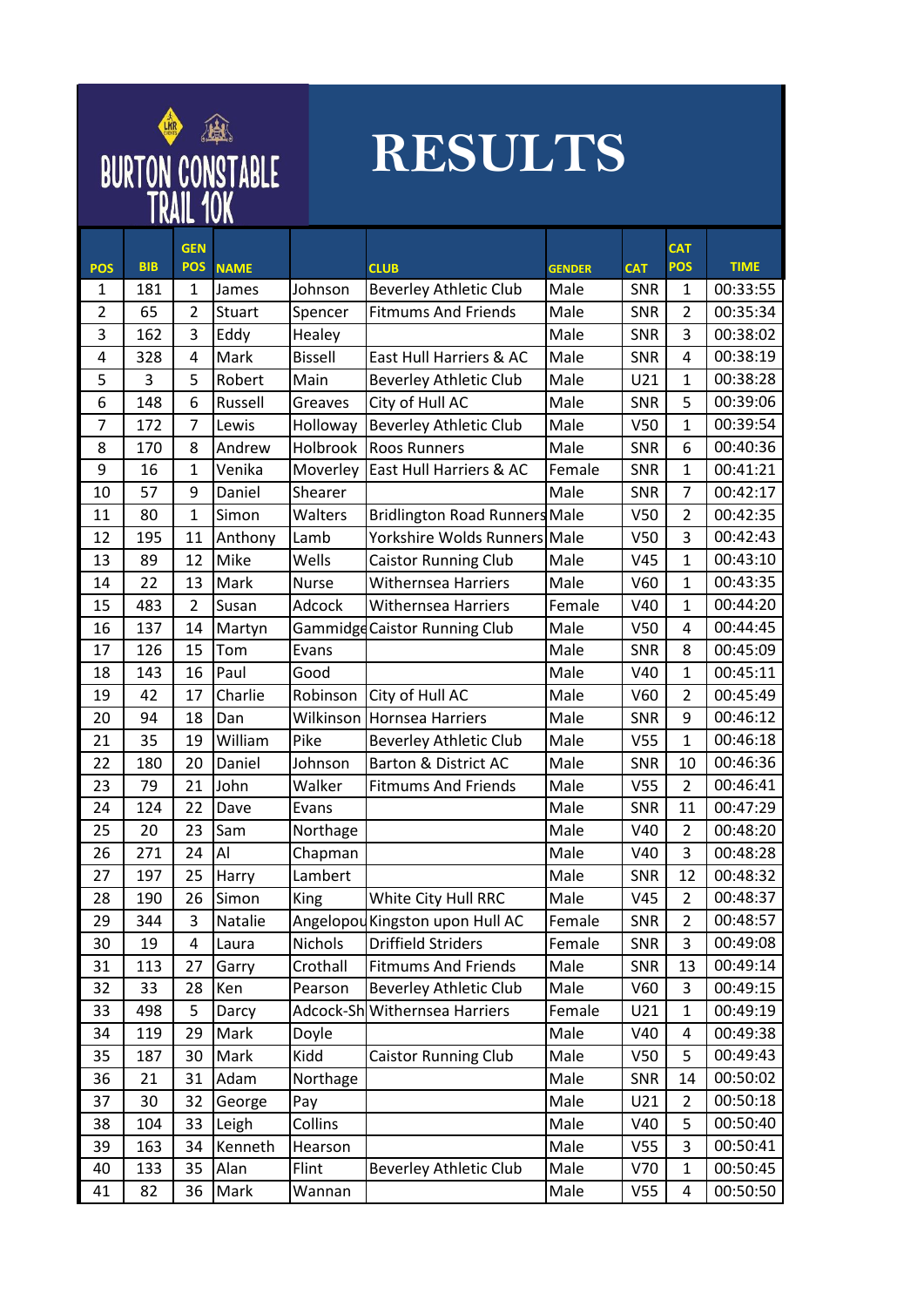| 42 | 114            | 37 | John     | Dawson         | <b>Beverley Athletic Club</b>          | Male   | SNR             | 15             | 00:50:54 |
|----|----------------|----|----------|----------------|----------------------------------------|--------|-----------------|----------------|----------|
| 43 | 383            | 38 | Andrew   | <b>Boyes</b>   | <b>Driffield Striders</b>              | Male   | V60             | 4              | 00:50:59 |
| 44 | 59             | 39 | Jonny    | Shirley        |                                        | Male   | SNR             | 16             | 00:51:10 |
| 45 | 73             | 6  | Faye     | Thompson       | <b>Caistor Running Club</b>            | Female | SNR             | 4              | 00:51:10 |
| 46 | 182            | 40 | David    | Jopling        |                                        | Male   | V40             | 6              | 00:51:16 |
| 47 | 29             | 41 | Andrew   | Pay            | <b>Fitmums And Friends</b>             | Male   | V <sub>55</sub> | 5              | 00:51:31 |
| 48 | 140            | 42 | Micah    | Gibson         | <b>Bridlington Road Runners Male</b>   |        | U21             | 3              | 00:51:32 |
| 49 | 43             | 43 | David    | Robinson       | Scunthorpe & District Rur Male         |        | V40             | 7              | 00:51:35 |
| 50 | 93             | 7  | Nicola   | Wilkinson      | Scunthorpe & District Rur Female       |        | V45             | $\mathbf 1$    | 00:51:35 |
| 51 | 120            | 44 | Jason    | <b>Drake</b>   |                                        | Male   | V <sub>50</sub> | 6              | 00:51:49 |
| 52 | 236            | 45 | Gary     | <b>Brigden</b> | Lonely Goat RC                         | Male   | V40             | 8              | 00:51:51 |
| 53 | 145            | 46 | Craig    | Grady          | Lonely Goat RC                         | Male   | V <sub>50</sub> | 7              | 00:51:55 |
| 54 | 90             | 47 | Toby     | Wherton        |                                        | Male   | V45             | 3              | 00:51:56 |
| 55 | 69             | 48 | James    | Sygrove        |                                        | Male   | <b>SNR</b>      | 17             | 00:52:14 |
| 56 | 239            | 8  | Jennifer | <b>Briggs</b>  |                                        | Female | SNR             | 5              | 00:52:19 |
| 57 | 191            | 49 | Daniel   | Kirby          | <b>Driffield Striders</b>              | Male   | SNR             | 18             | 00:52:26 |
| 58 | 123            | 50 | Stuart   | Eskrett        | BeverleyAC                             | Male   | V <sub>55</sub> | 6              | 00:52:28 |
| 59 | 226            | 51 | Joseph   | <b>Britton</b> | Barracuda Triathlon Club               | Male   | U21             | 4              | 00:52:40 |
| 60 | 186            | 9  | Rebecca  | Kendall        |                                        | Female | V <sub>50</sub> | $\mathbf{1}$   | 00:52:49 |
| 61 | 165            | 52 | Darren   | Hemmings       |                                        | Male   | V40             | 9              | 00:52:57 |
| 62 | 261            | 53 | Paul     | <b>Burwell</b> |                                        | Male   | V40             | 10             | 00:52:57 |
| 63 | 279            | 54 | John     | <b>Brennan</b> |                                        | Male   | V60             | 5              | 00:53:13 |
| 64 | 18             | 55 | Keith    | Nettleton      |                                        | Male   | V <sub>55</sub> | 7              | 00:53:37 |
| 65 | 177            | 56 | Stephen  | Hughes         |                                        | Male   | V <sub>50</sub> | 8              | 00:53:43 |
| 66 | 85             | 57 | Richard  | Watts          | City of Hull AC                        | Male   | V <sub>55</sub> | 8              | 00:53:47 |
| 67 | $\overline{2}$ | 10 | Sarah    | Lowther        |                                        | Female | <b>SNR</b>      | 6              | 00:53:50 |
| 68 | 115            | 58 | Andrew   | Dawson         |                                        | Male   | <b>SNR</b>      | 19             | 00:53:57 |
| 69 | 5              | 59 | Patrick  | Marshall       | <b>Beverley Athletic Club</b>          | Male   | V60             | 6              | 00:54:04 |
| 70 | 176            | 60 | Thomas   | Hudson         | City of Hull AC                        | Male   | SNR             | 20             | 00:54:22 |
| 71 | 118            | 61 | Graham   | Dinsdale       |                                        | Male   | V <sub>55</sub> | 9              | 00:54:24 |
| 72 | 95             | 62 | David    | Williams       |                                        | Male   | SNR             | 21             | 00:54:26 |
| 73 | 96             | 11 | Carole   | Williams       | <b>Hornsea Harriers</b>                | Female | V65             | 1              | 00:54:26 |
| 74 | 112            | 12 | Grazia   | Crosskill      |                                        | Female | V65             | $\overline{2}$ | 00:54:29 |
| 75 | 100            | 63 | Andy     | Wright         |                                        | Male   | V40             | 11             | 00:54:39 |
| 76 | 50             | 64 | Stuart   | Rushworth      |                                        | Male   | V40             | 12             | 00:54:46 |
| 77 | 81             | 13 | Kay      | Walters        | <b>Bridlington Road Runners Female</b> |        | V45             | $\overline{2}$ | 00:54:49 |
| 78 | 56             | 65 | Kevin    | Sewell         |                                        | Male   | V <sub>55</sub> | 10             | 00:54:53 |
| 79 | 160            | 14 | Sarah    | Harris-Smith   |                                        | Female | V45             | 3              | 00:54:54 |
| 80 | 125            | 66 | Joe      | Evans          | City of Hull AC                        | Male   | SNR             | 22             | 00:54:57 |
| 81 | 121            | 15 | Helen    | Duncan         | City of Hull AC                        | Female | SNR             | 7              | 00:55:11 |
| 82 | 150            | 67 | Peter    | Griffin        |                                        | Male   | V40             | 13             | 00:55:11 |
| 83 | 192            | 68 | Gary     | Kirby          |                                        | Male   | <b>SNR</b>      | 23             | 00:55:27 |
| 84 | 194            | 69 | Richard  | Kirkpatrick    |                                        | Male   | SNR             | 24             | 00:55:33 |
| 85 | 141            | 70 | Andrew   | Gibson         |                                        | Male   | V <sub>50</sub> | 9              | 00:56:31 |
| 86 | 52             | 16 | Katie    | Sandall        |                                        | Female | V40             | $\overline{2}$ | 00:56:39 |
| 87 | 60             | 71 | Michael  | Skelton        | Cleethorpes AC                         | Male   | V45             | 4              | 00:56:39 |
| 88 | 15             | 17 | Emily    | Morris         | <b>Driffield Striders</b>              | Female | <b>SNR</b>      | 8              | 00:56:40 |
| 89 | 336            | 72 | James    | <b>Baker</b>   |                                        | Male   | SNR             | 25             | 00:56:41 |
| 90 | 46             | 18 | Rebecca  | Robson         |                                        | Female | <b>SNR</b>      | 9              | 00:56:50 |
| 91 | 169            | 19 | Joanna   | Hobson         | Otley AC                               | Female | V60             | $\mathbf 1$    | 00:56:57 |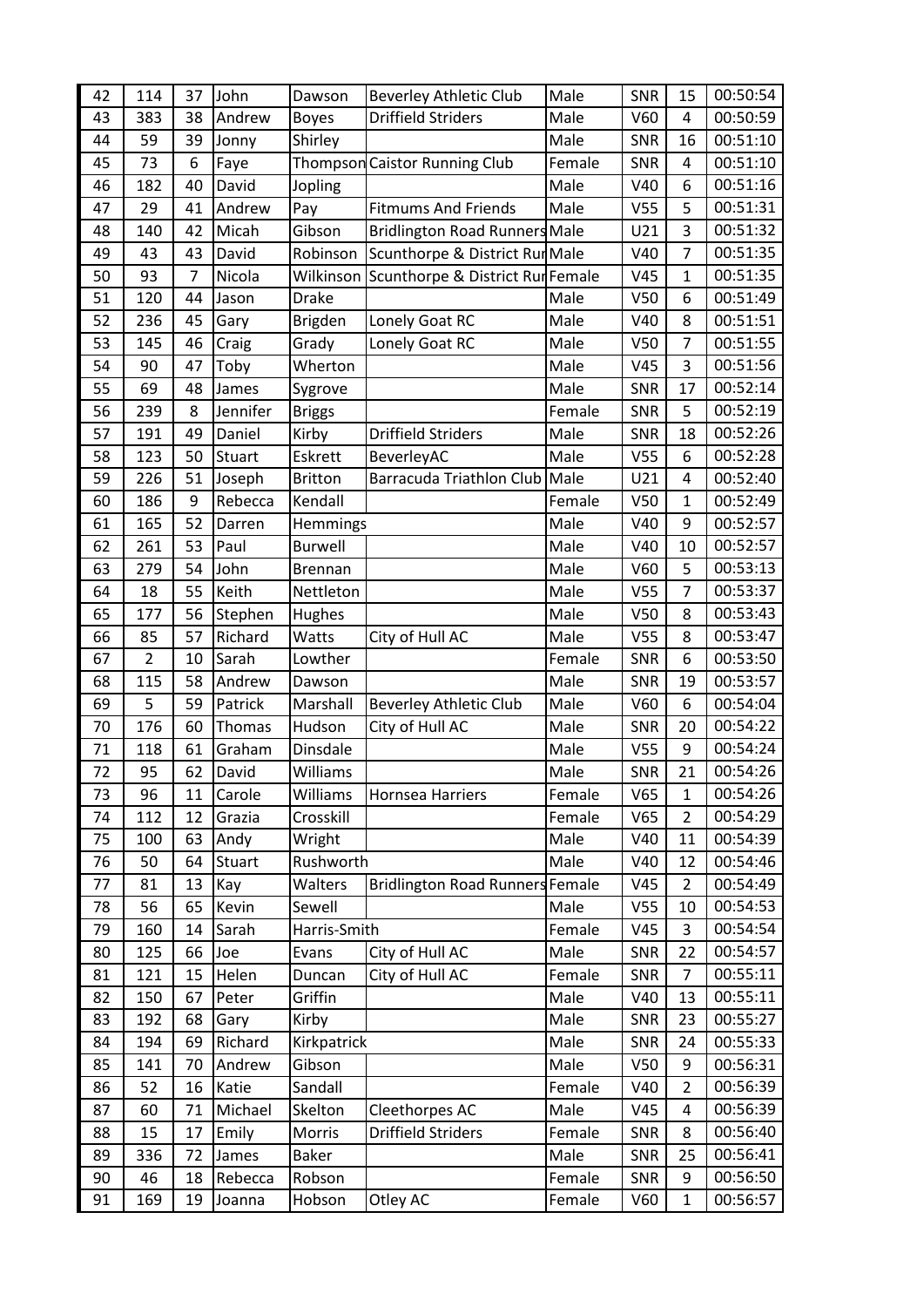| 92  | 253 | 20 | Maria     | <b>Burke</b>     |                                           | Female | V45             | 4              | 00:57:09 |
|-----|-----|----|-----------|------------------|-------------------------------------------|--------|-----------------|----------------|----------|
| 93  | 320 | 21 | Carol     | <b>Botterill</b> | <b>Beverley Athletic Club</b>             | Female | V40             | 3              | 00:57:09 |
| 94  | 153 | 73 | Steven    | Hancock          |                                           | Male   | V45             | 5              | 00:57:17 |
| 95  | 64  | 74 | Nigel     | <b>Sparks</b>    |                                           | Male   | V40             | 14             | 00:57:24 |
| 96  | 76  | 75 | John      | Ulliott          |                                           | Male   | V <sub>55</sub> | 11             | 00:57:28 |
| 97  | 166 | 76 | Dan       | Hickingbotham    |                                           | Male   | V45             | 6              | 00:57:37 |
| 98  | 199 | 77 | Duncan    | Larter           |                                           | Male   | V <sub>50</sub> | 10             | 00:57:52 |
| 99  | 152 | 78 | Craig     | Gunstead         |                                           | Male   | SNR             | 26             | 00:58:03 |
| 100 | 220 | 22 | Olivia    | <b>Britton</b>   | Barracuda Triathlon Club Female           |        | U21             | $\overline{2}$ | 00:58:15 |
| 101 | 87  | 23 | Vicky     | Webster          | <b>Driffield Striders</b>                 | Female | V <sub>55</sub> | $\mathbf{1}$   | 00:58:19 |
| 102 | 47  | 24 | Louise    | Route            | <b>Fitmums And Friends</b>                | Female | <b>SNR</b>      | 10             | 00:58:25 |
| 103 | 48  | 79 | John      | Route            | <b>Fitmums And Friends</b>                | Male   | V40             | 15             | 00:58:25 |
| 104 | 164 | 80 | Andy      | Heath            | East Hull Harriers & AC                   | Male   | SNR             | 27             | 00:58:42 |
| 105 | 39  | 81 | lan       | Ravenscroft      |                                           | Male   | V40             | 16             | 00:58:50 |
| 106 | 37  | 82 | Steve     | Platten          | City of Hull AC                           | Male   | V45             | $\overline{7}$ | 00:59:10 |
| 107 | 99  | 83 | lan       | Wright           | City of Hull AC                           | Male   | SNR             | 28             | 00:59:10 |
| 108 | 196 | 84 | Mason     | Lambert          | City of Hull AC                           | Male   | SNR             | 29             | 00:59:10 |
| 109 | 188 | 25 | Elizabeth | Kilgour          | <b>Fitmums And Friends</b>                | Female | V40             | 4              | 00:59:19 |
| 110 | 129 | 26 | Gail      | Farr             | <b>West Hull Ladies</b>                   | Female | V <sub>50</sub> | $\overline{2}$ | 00:59:36 |
| 111 | 198 | 27 | Elaine    | Lang             | <b>Beverley Athletic Club</b>             | Female | V <sub>55</sub> | $\overline{2}$ | 00:59:36 |
| 112 | 61  | 28 | Nicola    | <b>Smales</b>    |                                           | Female | V <sub>55</sub> | 3              | 00:59:50 |
| 113 | 193 | 29 | Melissa   | Kirby            |                                           | Female | SNR             | 11             | 01:00:00 |
| 114 | 23  | 30 | Alice     | Oakley           |                                           | Female | SNR             | 12             | 01:00:01 |
| 115 | 78  | 85 | Anthony   | Walker           |                                           | Male   | V45             | 8              | 01:00:09 |
| 116 | 109 | 31 | Lucy      | Copp             |                                           | Female | <b>SNR</b>      | 13             | 01:00:10 |
| 117 | 103 | 32 | Sarah     | Collins          | Lonely Goat RC                            | Female | SNR             | 14             | 01:00:20 |
| 118 | 54  | 86 | Ryan      | Sargent          |                                           | Male   | SNR             | 30             | 01:00:48 |
| 119 | 130 | 87 | Wayne     | Farr             |                                           | Male   | V <sub>50</sub> | 11             | 01:01:02 |
| 120 | 41  | 33 | Nicola    | Riley            | <b>Beverley Athletic Club</b>             | Female | V <sub>55</sub> | 4              | 01:01:20 |
| 121 | 184 | 34 | Elaine    | Julian           | <b>Beverley Athletic Club</b>             | Female | V <sub>55</sub> | 5              | 01:01:20 |
| 122 | 189 | 88 | Bob       |                  | Kilvington Lonely Goat RC                 | Male   | V60             | 7              | 01:01:24 |
| 123 | 8   | 35 | Sarah     |                  | McCartney Barracuda Triathlon Club Female |        | V65             | 3              | 01:01:37 |
| 124 | 10  | 89 | Robert    | McKinley         | Jolly Tri club                            | Male   | V <sub>55</sub> | 12             | 01:02:00 |
| 125 | 83  | 36 | Sara      | Ward             | Lonely Goat RC                            | Female | V50             | 3              | 01:02:21 |
| 126 | 27  | 37 | Anna      | Pay              |                                           | Female | U21             | 3              | 01:02:24 |
| 127 | 49  | 38 | Jo        | Rowland          | <b>Beverley Athletic Club</b>             | Female | V50             | 4              | 01:02:36 |
| 128 | 178 | 39 | Lucy      | Jackson          |                                           | Female | V40             | 5              | 01:02:43 |
| 129 | 91  | 90 | Harry     | Whitehous        | Scarborough Athletic Clut Male            |        | V70             | $\overline{2}$ | 01:03:18 |
| 130 | 38  | 91 | Richard   | Pollard          |                                           | Male   | V <sub>50</sub> | 12             | 01:03:21 |
| 131 | 138 | 40 | Rachel    | Gibson           | <b>Fitmums And Friends</b>                | Female | V45             | 5              | 01:03:25 |
| 132 | 175 | 92 | Dean      | Hornby           |                                           | Male   | V45             | 9              | 01:03:25 |
| 133 | 77  | 93 | Jonathan  | Vokes            |                                           | Male   | V45             | 10             | 01:03:40 |
| 134 | 132 | 41 | Claire    | Fisher           |                                           | Female | V40             | 6              | 01:03:40 |
| 135 | 62  | 42 | Debbie    | Smith            | White City Hull RRC                       | Female | V45             | 6              | 01:03:42 |
| 136 | 4   | 43 | Wendy     | Marsh            | Yorkshire Wolds runners                   | Female | V45             | 7              | 01:04:02 |
| 137 | 174 | 94 | Keith     | Horn             | Withernsea Harriers                       | Male   | $V75+$          | 1              | 01:04:49 |
| 138 | 68  | 44 | Rachel    | Sullivan         |                                           | Female | SNR             | 15             | 01:05:23 |
| 139 | 477 | 45 | Debs      | Adcock           | Barracuda Triathlon Club                  | Female | V60             | $\overline{2}$ | 01:05:23 |
| 140 | 139 | 46 | Susie     | Gibson           | <b>Humber Triathletes</b>                 | Female | V45             | 8              | 01:06:01 |
| 141 | 211 | 47 | Fiona     | <b>Buchanan</b>  | <b>Fitmums And Friends</b>                | Female | V <sub>50</sub> | 5              | 01:06:01 |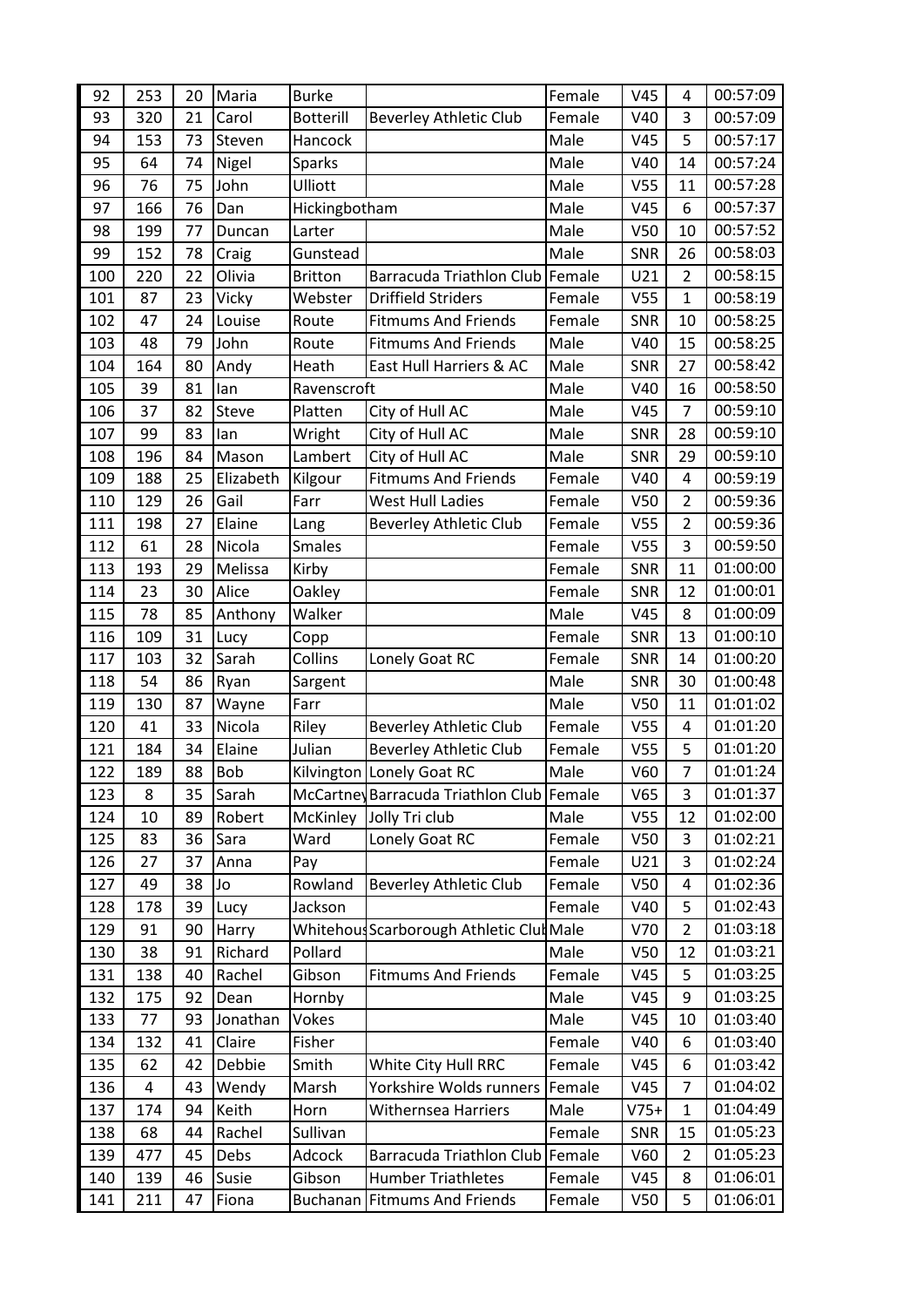| 142 | 167 | 48  | Rachael           | Hill           |                                            | Female | V40             | 7              | 01:06:06 |
|-----|-----|-----|-------------------|----------------|--------------------------------------------|--------|-----------------|----------------|----------|
| 143 | 131 | 49  | Sarah             | Fell           | <b>Fitmums And Friends</b>                 | Female | V45             | 9              | 01:06:14 |
| 144 | 161 | 95  | Kerry             | Harvey         | <b>Fitmums And Friends</b>                 | Male   | V <sub>55</sub> | 13             | 01:06:40 |
| 145 | 106 | 50  | Carol             | Cook           |                                            | Female | V <sub>50</sub> | 6              | 01:07:00 |
| 146 | 31  | 51  | Danielle          | Peacock        |                                            | Female | SNR             | 16             | 01:07:18 |
| 147 | 107 | 52  | <b>Tracy</b>      | Cooke          |                                            | Female | V <sub>55</sub> | 6              | 01:07:18 |
| 148 | 151 | 53  | Elizabeth         | Groves         |                                            | Female | V45             | 10             | 01:07:33 |
| 149 | 6   | 54  | Tammy             | Mathison       |                                            | Female | V40             | 8              | 01:07:34 |
| 150 | 158 | 55  | Jill              | Harrison       | <b>Fitmums And Friends</b>                 | Female | V40             | 9              | 01:08:28 |
| 151 | 67  | 96  | ChristopheSteward |                | <b>Beverley Athletic Club</b>              | Male   | V70             | 3              | 01:08:37 |
| 152 | 318 | 56  | Pam               | Anderson       | York Knavesmire Harriers Female            |        | V60             | 3              | 01:08:44 |
| 153 | 75  | 57  | Sarah             | <b>Tock</b>    | City of Hull AC                            | Female | V45             | 11             | 01:08:57 |
| 154 | 128 | 58  | Rachel            | Eyre           | <b>Caistor Running Club</b>                | Female | V <sub>50</sub> | 7              | 01:08:58 |
| 155 | 155 | 59  | Jacqui            | Hanson         | Hornsea Harriers                           | Female | V <sub>50</sub> | 8              | 01:08:59 |
| 156 | 299 | 97  | James             | <b>Britton</b> | Barracuda Triathlon Club Male              |        | V <sub>50</sub> | 13             | 01:09:14 |
| 157 | 392 | 60  | Tom               | Anderton       |                                            | Female | SNR             | 17             | 01:09:29 |
| 158 | 26  | 98  | <b>Myles</b>      | Oxton          |                                            | Male   | SNR             | 31             | 01:09:39 |
| 159 | 142 | 61  | Lucinda           | Gibson         | <b>Bridlington Road Runners Female</b>     |        | V <sub>55</sub> | $\overline{7}$ | 01:09:46 |
| 160 | 58  | 99  | Stephen           | Sheriff        | Lonely Goat RC                             | Male   | V65             | $\mathbf{1}$   | 01:09:48 |
| 161 | 144 | 62  | Astrid            | Goodare        |                                            | Female | V65             | 4              | 01:09:48 |
| 162 | 122 | 63  | Louise            | Dunn           |                                            | Female | V <sub>50</sub> | 9              | 01:09:50 |
| 163 | 28  | 100 | lan               | Pattison       | <b>Fitmums And Friends</b>                 | Male   | V60             | 8              | 01:09:58 |
| 164 | 171 | 64  | Sarah             | Holliday       |                                            | Female | V <sub>50</sub> | 10             | 01:10:01 |
| 165 | 108 | 65  | Michelle          | Cooke          | <b>Fitmums And Friends</b>                 | Female | V60             | 4              | 01:10:13 |
| 166 | 147 | 66  | Julie             | Gray           | <b>Fitmums And Friends</b>                 | Female | V <sub>50</sub> | 11             | 01:10:13 |
| 167 | 32  | 67  | Sarah             | Pearson        | <b>Beverley Athletic Club</b>              | Female | V <sub>55</sub> | 8              | 01:10:37 |
| 168 | 110 | 101 | Jeffrey           | Copping        | City of Hull AC                            | Male   | V70             | 4              | 01:10:45 |
| 169 | 105 | 102 | Andrew            | Conlon         | <b>Fitmums And Friends</b>                 | Male   | V60             | 9              | 01:12:18 |
| 170 | 246 | 68  | Debra             | Cassar         | Rawmarsh Runners                           | Female | V <sub>55</sub> | 9              | 01:12:29 |
| 171 | 71  | 103 | Ben               | Taylor         |                                            | Male   | V40             | 17             | 01:12:55 |
| 172 | 234 | 69  | Rachel            | <b>Butler</b>  |                                            | Female | V <sub>50</sub> | 12             | 01:12:55 |
| 173 | 44  | 70  | Gillian           | Robinson       | <b>Fitmums And Friends</b>                 | Female | V <sub>55</sub> | 10             | 01:13:26 |
| 174 | 92  | 71  | Jo                | Whittle        | <b>Fitmums And Friends</b>                 | Female | V45             | 12             | 01:13:26 |
| 175 | 329 | 104 | Kevin             | Anholm         | <b>Withernsea Harriers</b>                 | Male   | V60             | 10             | 01:13:37 |
| 176 | 215 | 72  | Cheryl            | <b>Brigden</b> | <b>Fitmums And Friends</b>                 | Female | V40             | 10             | 01:13:57 |
| 177 | 97  | 73  | Cat               |                | Williamsor Beverley Athletic Club          | Female | V65             | 5              | 01:14:27 |
| 178 | 36  | 74  | Danielle          | Pinder         | <b>Fitmums And Friends</b>                 | Female | SNR             | 18             | 01:15:05 |
| 179 | 159 | 75  | Debra             | Harrison       | <b>Fitmums And Friends</b>                 | Female | V <sub>50</sub> | 13             | 01:15:05 |
| 180 | 117 | 76  | Jacqui            | Dickinson      | <b>Beverley Athletic Club</b>              | Female | V65             | 6              | 01:15:19 |
| 181 | 183 | 77  | Soby              | Joy            |                                            | Female | SNR             | 19             | 01:17:05 |
| 182 | 11  | 78  | Carina            | Mclean         |                                            | Female | SNR             | 20             | 01:19:12 |
| 183 | 40  | 79  | Jenni             | Rawlings       |                                            | Female | V40             | 11             | 01:19:12 |
| 184 | 70  | 80  | Sue               | Taft           | Jolly Tri Club                             | Female | V <sub>50</sub> | 14             | 01:19:12 |
| 185 | 368 | 81  | Helen             | <b>Barrett</b> |                                            | Female | V45             | 13             | 01:19:12 |
| 186 | 390 | 82  | Sarah             | Anderson       | <b>Beverley Athletic Club</b>              | Female | V <sub>50</sub> | 15             | 01:20:41 |
| 187 | 88  | 83  | Sarah             | Wells          | <b>Caistor Running Club</b>                | Female | V50             | 16             | 01:22:41 |
| 188 | 63  | 84  | Hannah            | Smith          | <b>Caistor Running Club</b>                | Female | SNR             | 21             | 01:22:42 |
| 189 | 173 | 85  | Claire            |                | Hopkinson Scarborough Athletic Clut Female |        | V <sub>50</sub> | 17             | 01:23:50 |
| 190 | 149 | 86  | Diane             | Green          | <b>Fitmums And Friends</b>                 | Female | V60             | 5              | 01:27:11 |
| 191 | 156 | 105 | Paul              | Harby          | <b>Fitmums And Friends</b>                 | Male   | V <sub>55</sub> | 14             | 01:27:12 |